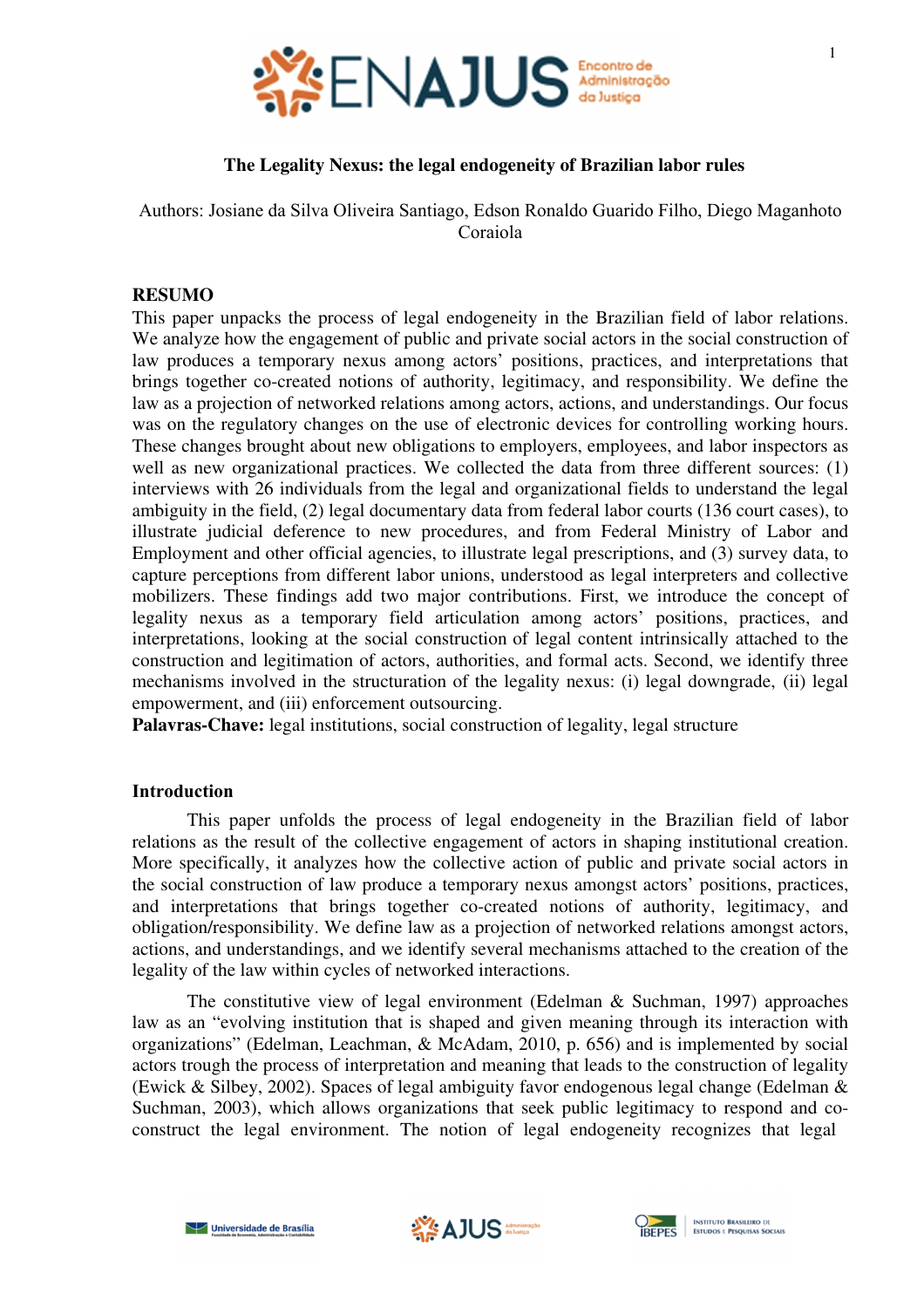

institutions do not evolve away from the range of organizations, but is in fact a result of the collective efforts of multiple actors within the overlapping boundaries of various fields as the one of law, organizations, and professions.

The case study is the legal change on the control of Brazilian working hours through electronic device, evidenced from the publication of Resolution N. 1.510/2009. With this change, new obligations arose for companies. Thus, any electronic device used to identify, treat, store or send any kind of employee's workday information should comply with the requirements of Resolution N. 1.510/2009, which included new rules for routines and acquisition of specific device and software. Since then, new obligations have arisen for companies considering any electronic device used to identify, treat, store or send any type of employee's workday information should comply with the requirements of new resolution.

As soon as this legal rule was published, movements of social actors like companies, unions and manufacturers began with the intention of changing the legal rule and promoting changes in favor of their interests. In this context, we seek to analyze how social actors, from legal and organizational fields, and participated in the process of constitution of the nexus legality of the electronic point record. Moreover, we intend to identify the mechanisms that characterized the legal change.

The work is organized considering, followed by this introduction, the presentation of the theoretical aspects that underpinned the research, following the methodological choices that guided the collection and analysis of data. In the fourth section we present the obtained data and in the fifth section we present the main findings of the research, followed by the conclusions and references.

## **Organizational institutionalism**

The institutional environment consists of institutions that deal with cognitive, normative and regulative structures and activities that give stability and meaning to social behavior (GREENWOOD et al., 2008). Mahoney and Thelen (2010) point to the understanding of institutions as enduring characteristics of political and social life (rules, norms and procedures) that structure human behavior and do not change easily.

In organizational institutionalism perspective, according to DiMaggio e Powell (1983), organizations in a field can adopt institutionalized practices as a reflection of the mimetic, normative and coercive processes that channel the diffusion of practices in that field. These processes are responsible for organizational change and the diffusion is the concept that operates in all three processes. However, the diffusion can happen more intesively (or less) depending on the legitimacy of the institutional source. This view is obtained from the authors Tolbert and Zucker (1983), who observed in a research on the diffusion of civil service reform that when a precedure is required by the State, the diffusion occurs quickly and hierarchically. This demonstre the diffusion by regulatory pillar and through coercive mecanisms. On the other hand, when there is no clarity of legitimacy in the elements, the diffusion takes place gradually. This lead to the understanding that the diffusion of a new policy by the organizations is determined by the level of institutionalization of of the measure, including both legal aspects and legitimacy (Tolbert and Zucker, 1983).

This paper emphasizes the notion of Hoffman (1999, p. 5), accepting that a field is formed "around the issues that become important to interests and objectives of a specific group



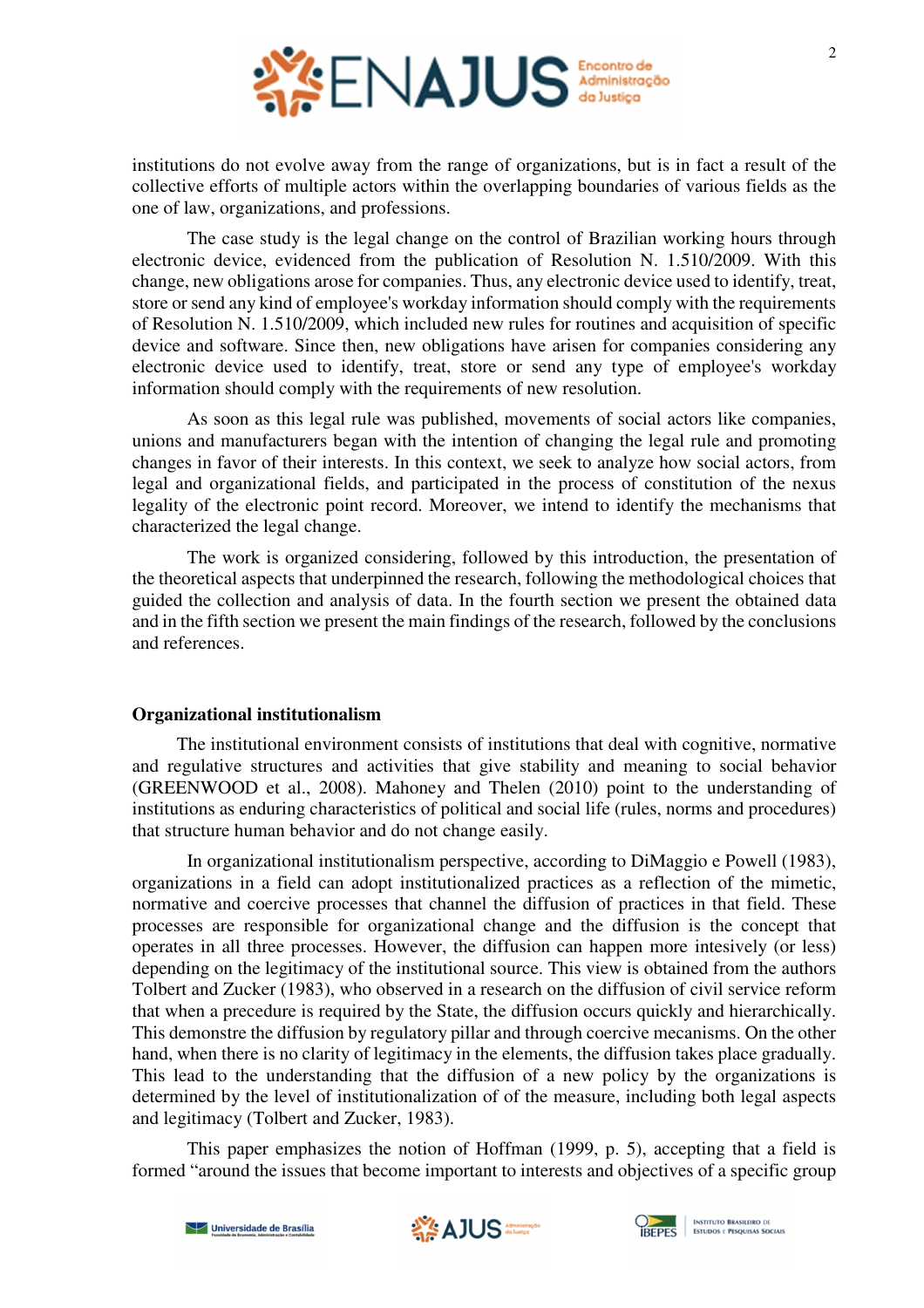

of organizations". This comprises the action of several constituents, each with the most different purposes. This conceptual delimitation is consistent with the notion of legal field proposed by Edelman e*t al* (2001), which in Edelman, Leachman and McAdam's essay (2010, p. 656, free translation) refers to the "structured social spaces that revolve around legal actors and legal institutions, as well as informal practices and norms regarding the use, non-use and evasion of law; ideas about the meaning of law and compliance with the legislation; and the broad set of principles, ideas, rituals, and norms that can evolve beyond the legal system." Thus, in agreement with Edelman (2007), in this article, the legal environment of organization comprises the areas in which the legal field and the organizational field overlap, being the spaces of organizational compliance construction (Edelman, Leachman & McAdam, 2010).

Organizations are constituted by an environment called 'legal' through institutionalized elements, while actively participating in the elaboration of other elements in the process of institutionalization (Edelman & Suchman, 1997). Given that laws based on the organizational behavior are subject to various interpretations and constructions of meanings on the part of the actors (Mahoney & Thelen, 2010), we understand the recursion between organizations and institutions. Legal environments create, constrain, shape, activate, define, empower organizations and provide a space for interactions. On the other hand, organizations make interpretations of legal norms and participate in the social construction of legal environments (Edelman & Suchman, 1997). In this context, legal, professional and organizational fields constitute the meaning of the law that regulates organizations.

The social field of regulation of the law encompasses organizational actions in the sense of influencing the law itself, culminating in corporate interests that impact on the construction of the law (Edelman, Uggen & Erlanger, 1999), characterizing a sphere of legal endogeneity. Mahoney & Thelen (2010) point out that, despite the formal structure of the laws, there is a space for ambiguity where the social actors emit interpretations and, this way, possibilities are found for the articulation that constitutes the social construction of the legal environment.

In this context, the ambiguity of the law is not accidental. The practical meaning of any law arises only from a highly interactive process of social construction, involving not only official agents of the legal system (regulators, judges, litigants and the like) but also actors involved in the organizational field (including individual firms, professional associations, trade associations, media observers and legal advisers). These actors jointly collaborate to enact the law and its meanings, the nature of the sanction and options for compliance, contributing to the social validity of the legal rule (Edelman & Suchman, 1997).

Thus, the notion of legal environment defended here goes beyond its regulatory and facilitator function (Suchman, 1995). It also involves a constitutive conception culturally based by which it is assumed that legal environment, on the one hand, create, restrict, shape, activate, define, enable and provide a space for the interaction of organizations and, on the other hand, organizations interpret legal norms and participate in the social construction of legal environments (Edelman e Suchman, 1995). Under this conception, the notion of legality refers to "meanings, sources of authority and cultural practices recognized as legal, regardless of who is responsible or what is intended to be used", or even that formal law or legal agents officials do not approve or accept these understandings (Ewick and Silbey, 2002). In the face of formal law, therefore, legality is analytical and can present in three scenarios: ignoring, confronting directly or acting in a war unknown to the law (Silbey, 2002, Ewick & Silbey, 2002).

To admit that organizations participates actively in the construction of legal meaning and compliance is to recognize that the change in the institutional context, in your legal aspect,



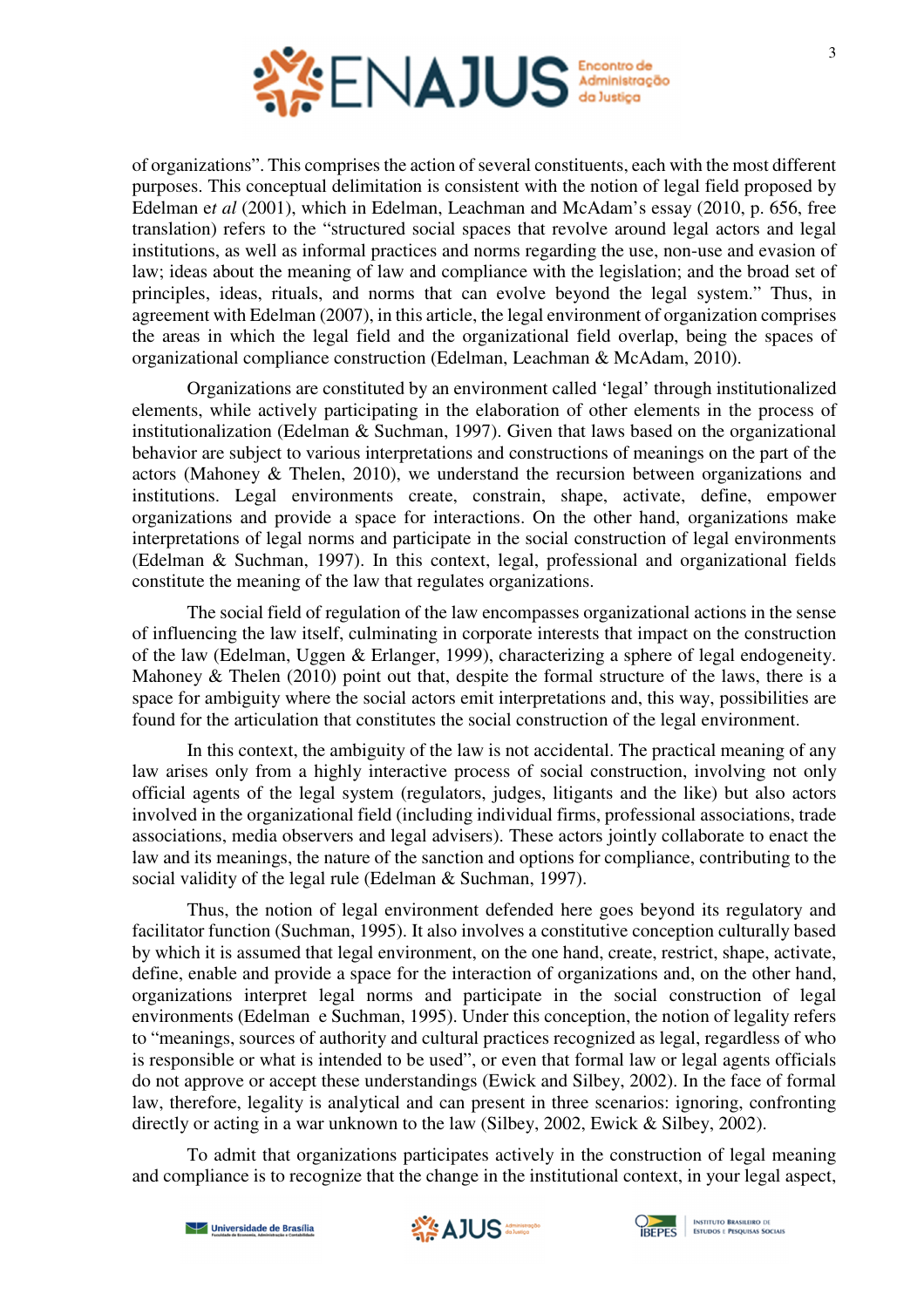

may be endogenous in nature, since the ambiguity inherent in the legal text and the social situation may give rise to different organizational answers. It's may be, eventually, institutionalized and accepted as legitimate by the courts. The notion of endogenous legal "focus more on how organizations influence the meaning and legal content of their implementation an compliance efforts" (Funk & Hirshman, 2014). Thus, the social field of regulation of law also encompasses organizational actions in the sense of influencing the law itself, culminating in corporate interests and impacting on the construction of the law (Edelman, Uggen & Erlanger, 1999)

As a component of the structure of society, legality is constituted from daily practices and actions. Thus, cultural schemas and resources define parameters for social life and, thus, social relations are delineated considering the set of interpretive schemas and material resources, continuously produced by individual actors and groups (Ewick & Silbey, 2002, Silbey, 2005). In this sense, this article admits that the process of stability and change of the legal order is a recursive process, roughly represented by the articulation between two poles. On the one hand is the legal formalism (law and books), associated with formal codification in statutes, regulations and cases, on the other hand the legal system as a social practice, related to the behavior and institutions that constitute and promulgate the legal content as it is experienced by those subject to its regulation. However, one can not be understood without the other.

The unit of analysis of recursion, therefore, occurs in a dynamic relation between them (Halliday & Carruthers, 2007). The analysis of recursion, in turn, considers several classes of actors, capable of political and legal mobilization, managing tensions between the poles in circumstances around legal uncertainties, contradictions, gaps and implementation (Halliday & Carruthers, 2007).

For Tolbert and Zucker (1983), the process of diffusion is what precedes the changes in the formal structure. Thus, institutionalization can be understood in the process of accepting components of the formal structure as adequate and necessary to legitimize organizations. The change is adopted from two contrasting dimensions: on the one hand, as it improves or not the internal process of the organization; On the other hand, can be adopted as a function of the search for social legitimacy - and this is independent of how much it can influence or not in the internal process of the organization. In this sense, for Meyer and Rowan (1977) some elements are institutionalized when they are seen as adequate and necessary for the legitimacy of organizations.

Thus, the actors' interpretation and meaning of the legal rule leads to the notion of legality as a constructed process through which legitimate responses to the law are achieved. Legality refers to meanings, sources of authority and cultural practices recognized as legal, regardless of who is responsible or what the intended purpose in using it. "Legality is an analytical term, rather than a state of things, sanctified by law," not necessarily requiring recognition for any kind of law (Ewick & Silbey, 2002: 152). Meanings associated with law translate the notion of legality, even if formal law or official legal agents do not endorse or accept such associations. In the face of formal law, legality can present itself in three scenarios: ignoring, confronting directly or acting in ways unknown to the law (Silbey, 2002, Ewick  $\&$ Silbey, 2002).

In this context, legal endogeneity is signaled as a process in which regulated organizations act in spaces of ambiguities of the law producing interpretations and meanings in order to bring about changes to the very law under which they are subject. In the words of



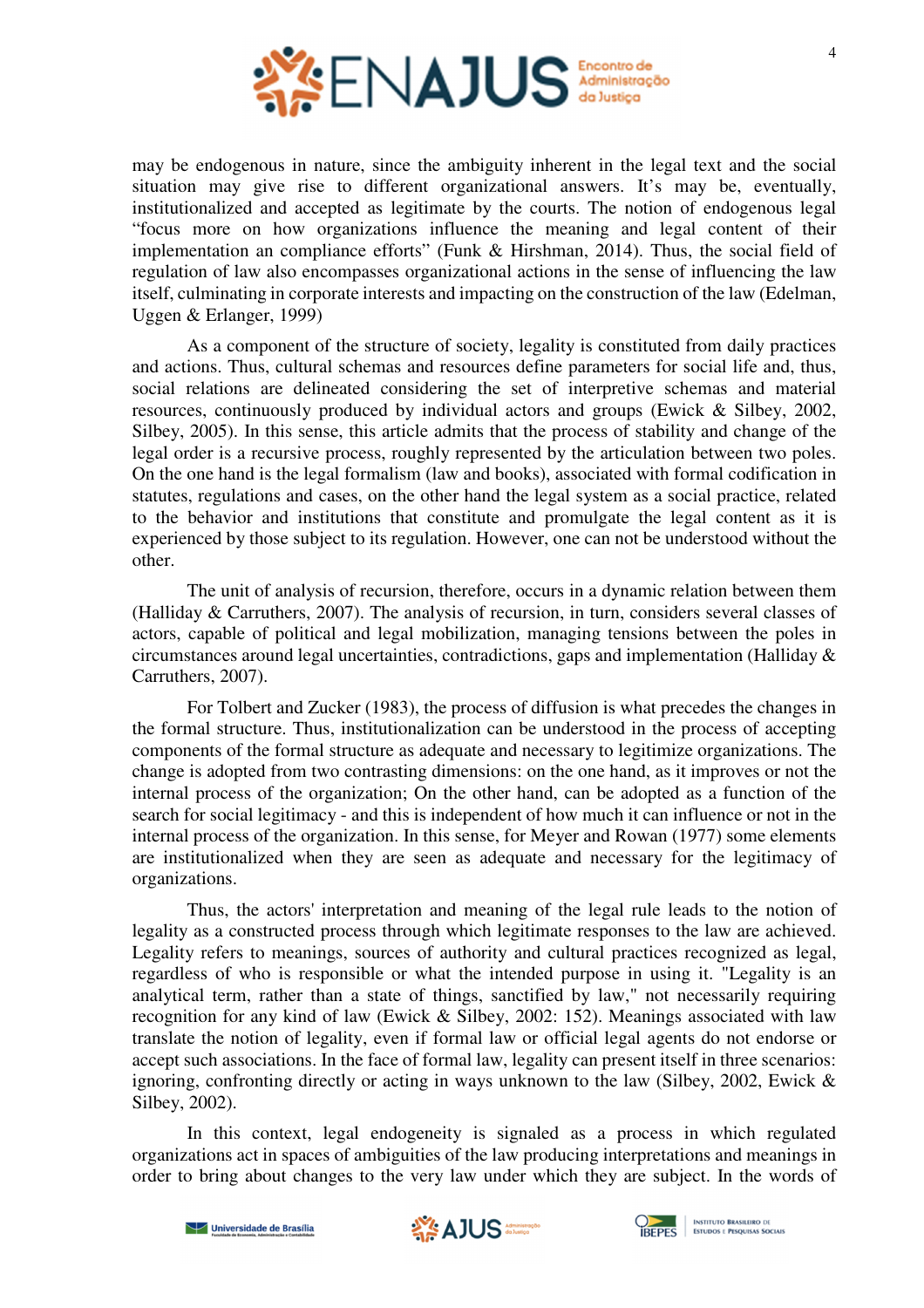

Edelman, Uggen and Erlanger (1999, p.3) "the content and meaning of the law is determined within the social field it is intended to regulate." The ambiguity of the law is not accidental. The practical meaning of any law arises only from a highly interactive process of social construction, involving not only official agents of the legal system (regulators, judges, litigants and the like) but also the actors involved in the organizational field (including individual firms, Professional associations, trade associations, media observers and legal advisers). These actors jointly collaborate to enact the law and its meanings, the nature of the sanction and the options for compliance, contributing to the social validity of the legal rule (Edelman and Suchman, 1997).

## **Metodology**

The focus of this study is on the implementation of the electronic point record, with Resolution N. 1.510 being the legal device published with the intention of regulating the practices of point record control from electronic means. It adopts a qualitative, exploratorydescriptive and inductive approach. It was sought to identify and understand the participation of social actors and the relationship between organizations and the legal environment from a sociological perspective, and how organizational practices and legal rules were manifested in the process of social construction of the legal environment of Electronic Registration Of Point.

The research strategy used was a case study, with retrospective sectional retrospective perspective. When analyzing the case of the Electronic Point Record in Brazil, regulated by Resolution N. 1.510, the objective was to theorize on the subject, with a view to understanding relevant aspects in the process of institutional change. The analyzed period comprised the years from 2009 to 2016, defined from the publication of the resolution that regulates the practice object of study and its successive changes. The collected data were organized by historical landmarks and critical incidents that were part of the process and that impacted on the current configuration of the electronic practices of control of electronic point registration, as indicated by Vieira (2006).

The level of analysis was the field, delineated around social actors who participated in the central issues, and who fostered the identification of a space of dialogue and interests, according to Hoffman (1999), related to each other by symbolic orders created in the period in analysis. In this scenario, the following social actors were visualized as active participants in the constitution of the field: institutes, associations, union federations, federations, confederations, software manufacturers, hardware and users themselves, companies that do not manufacture device regulated by Resolution N. 1.510, Ministry of Labor and Employment-MTE, Labor Ministry-MPT, Regional Labor Court-TRT, lawyers and researchers.

Data collection was done through documentary sources and interviews that allowed access to historical clippings (LEGOFF, 2003) and supported the understanding of the social construction of the legal environment. As documentary sources, the laws associated to the control of working hours, official orders and communiqués issued by the legislature, trade union agreements, technical notes and normative instructions were used, totaling 58 documents, as presented in Table 1. The reading of these documents was done From the summary or introduction and, having a strong relation with the theme of this research, were analyzed in full in more depth.



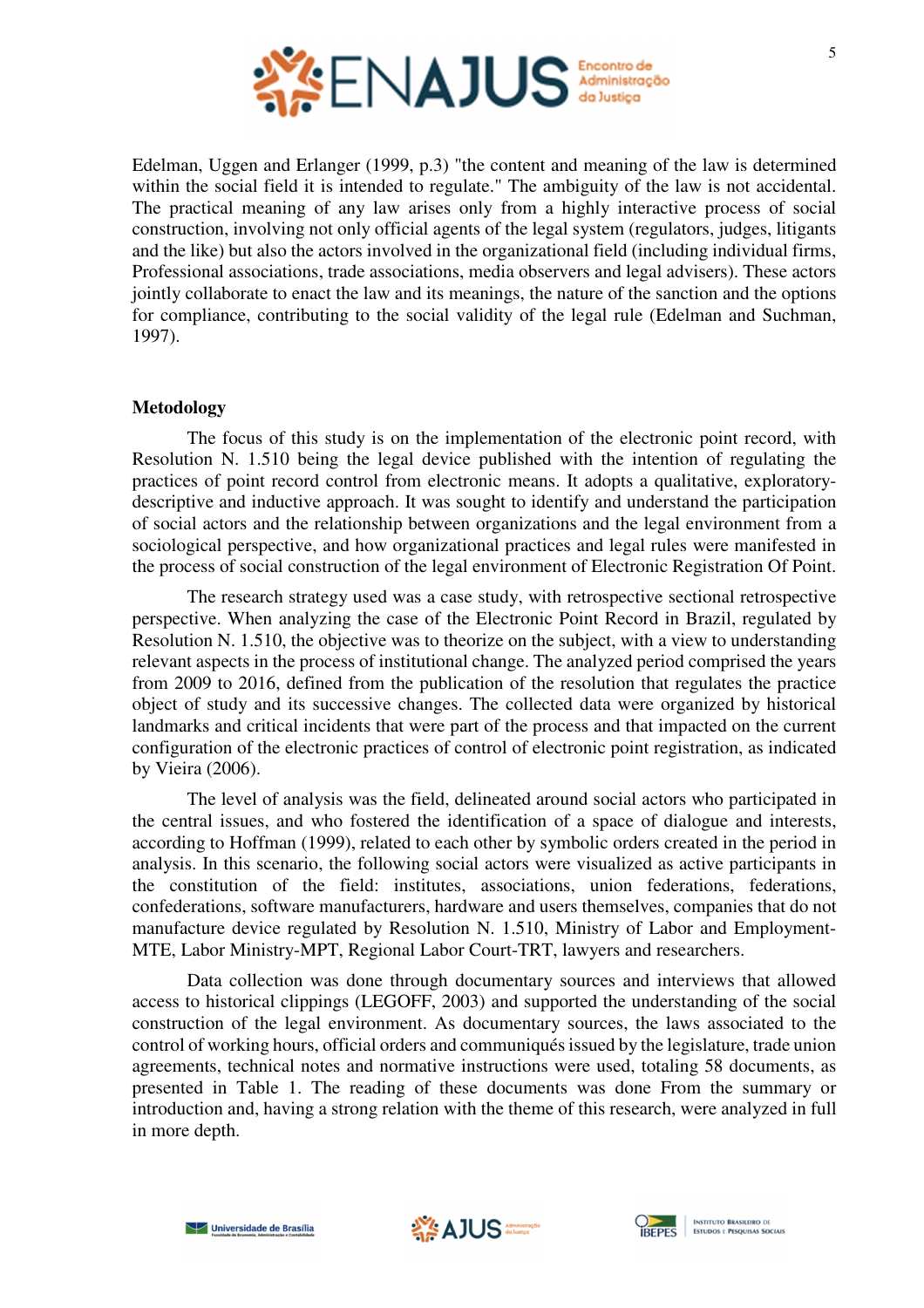

| Table 1: Secondary search sources |  |
|-----------------------------------|--|
|-----------------------------------|--|

| <b>Sources</b>                          | <b>Relevance of source</b>                                                                                                                  | <b>Number of sources</b>                                                                                                         |  |  |  |
|-----------------------------------------|---------------------------------------------------------------------------------------------------------------------------------------------|----------------------------------------------------------------------------------------------------------------------------------|--|--|--|
| <b>Legal Rule</b>                       | Laws, draft laws and ordinances<br>published related to the subject.                                                                        | 1 Law - CLT<br>30 Ordinances<br>1 Technical Cooperation Agreement<br>1 Normative Instruction<br>4 Projects of Legislative Decree |  |  |  |
| <b>Official</b><br><b>Announcements</b> | Publications of the Ministry of Labor<br>with explanatory, informative and in<br>response to the diverse pressures of the<br>social actors. | 3 Thecnical notes<br>11 publications<br>1 Report of conclusion of working group                                                  |  |  |  |
| <b>Union</b><br><b>Documents</b>        | For analysis of trade union responses,<br>including minutes of meetings, collective<br>bargaining<br>agreements and<br>other<br>documents   | 1 Thecnical notes<br>3 Publications<br>2 Agreement Union                                                                         |  |  |  |

Source: Prepared by the authors.

As a primary source, following Stake (2011), 26 hours of interviews were carried out with 24 actors, focusing on the individual interview in the interviewee's work environment. The interviews were conducted from a semi-structured prior script, which Ensured greater flexibility during the conduction of interviews, and were recorded only when authorized by the interviewee. The interviews were recorded through audios, interview notes and transcripts, based on what Duarte (2004) recommends. The interviewees were intentionally selected, with the delimitation of the organizational field as an analytical cut, based on the identification of the actors' relationships with the studied subject, as directed by Silverman (2009) and Rowley (2012).

As a tool to support data analysis, NVivo software was used, considering the possibilities offered by the program for data coding and categorization, management of information sources, search mechanisms, systematization and organization of analytical categories, as suggested by Lage (2011) and Rowley (2012). The markings signaled by theory were parameters for identifying the context and understanding of the sense units. The analysis of the collected data, however, privileged the qualitative analysis of content by the viability of interpretation resulting from the coding processes, as approached by Morgan (1993). The content analysis had a thematic orientation, following Bardin (2010), but focusing on the inferences obtained from the analyzed sections and the search for patterns of responses and senses, than in word counting.

## **Obtained data**

This study is anchored in a change in the ways of working day control in Brazil, which emerged from 2009 with the implementation of electronic timecard record, regulated by the Resolution N. 1.510/2009. Since then, new obligations have arisen for companies considering



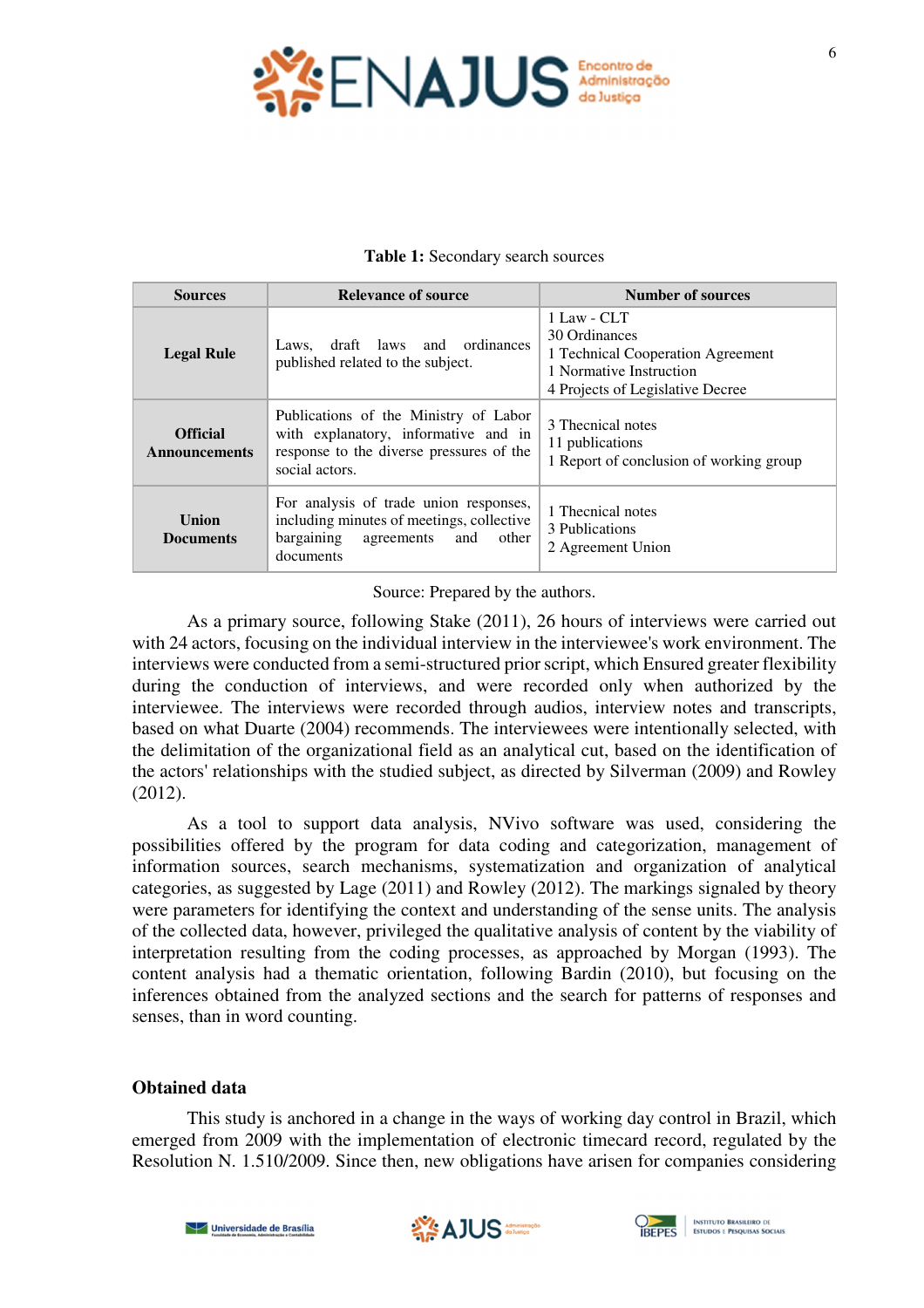

any electronic device used to identify, treat, store or send any type of employee's workday information should comply with the requirements of Resolution N. 1510/2009.

Historically, the working day has been the target of several controversies and struggles involving the reduction of working hours and its implications for the country's economy and labor relations (Dieese, 2012). With a view to ensuring a balance between paid work and other social occupations and family obligations of the worker, limiting working hours is, for many, an important achievement beyond what is not only a question of labor legislation, but also A human right (Lee, McCann and Messenger, 2009). In Brazil, the last amendment, in this sense, occurred in the 1988 Constitution, when the legal limit went from 48 hours a week to 44 hours a week.

The working day in Brazil follows the determinations of the CLT (Consolidation of Labor Laws) and resolutions that have been published over time. Despite the current legislation, companies were adopting practices that, in face of labor inspection, were characterized as fraud, did not comply with the legal practice, and placed employees and employers in legal spheres for negotiations that ensure compliance with the law. In this scenario, the MTE (Ministry of Labor), supported by article 74,  $\S$  2 of the CLT, published on August  $21<sup>st</sup>$ , 2009 the Resolution N. 1510/2009 with the objective of disciplining the record of timecard by electronic means. And, although the purpose of this resolutions is to comply with something established by the larger law, the CLT, this new rule did not show adherence to the reality presented by several actors in the years that followed.

### Legal Change

As soon as the resolution was published, movements of social actors like companies, unions and manufacturers began with the intention of changing the legal rule and promoting changes in favor of their interests. Such actions were based on complaints that cover issues such as costs to companies due to the replacement of the device that was used until then, environmental issues, since the new device should issue a timecard recording receipt for each hour registered by the employee.

The legal change has also impacted on diverse positions of media players. This made the MTE manifest through its press office on July 29<sup>th</sup>, 2010, providing explanations that aimed at refuting such news that was based on items such as: onerosity for companies, mainly the small ones, sustainability in the issuance of the receipt, high cost of the device and the time the employee waits for the issuance of the receipt. According to the MTE, such claims stemmed, for the most part, from misinterpretations of news reports by the media opposing legal change.

In the next frame, we present the meal changes that occurred in the context of legal change on the organizational practices of electronic record of point.



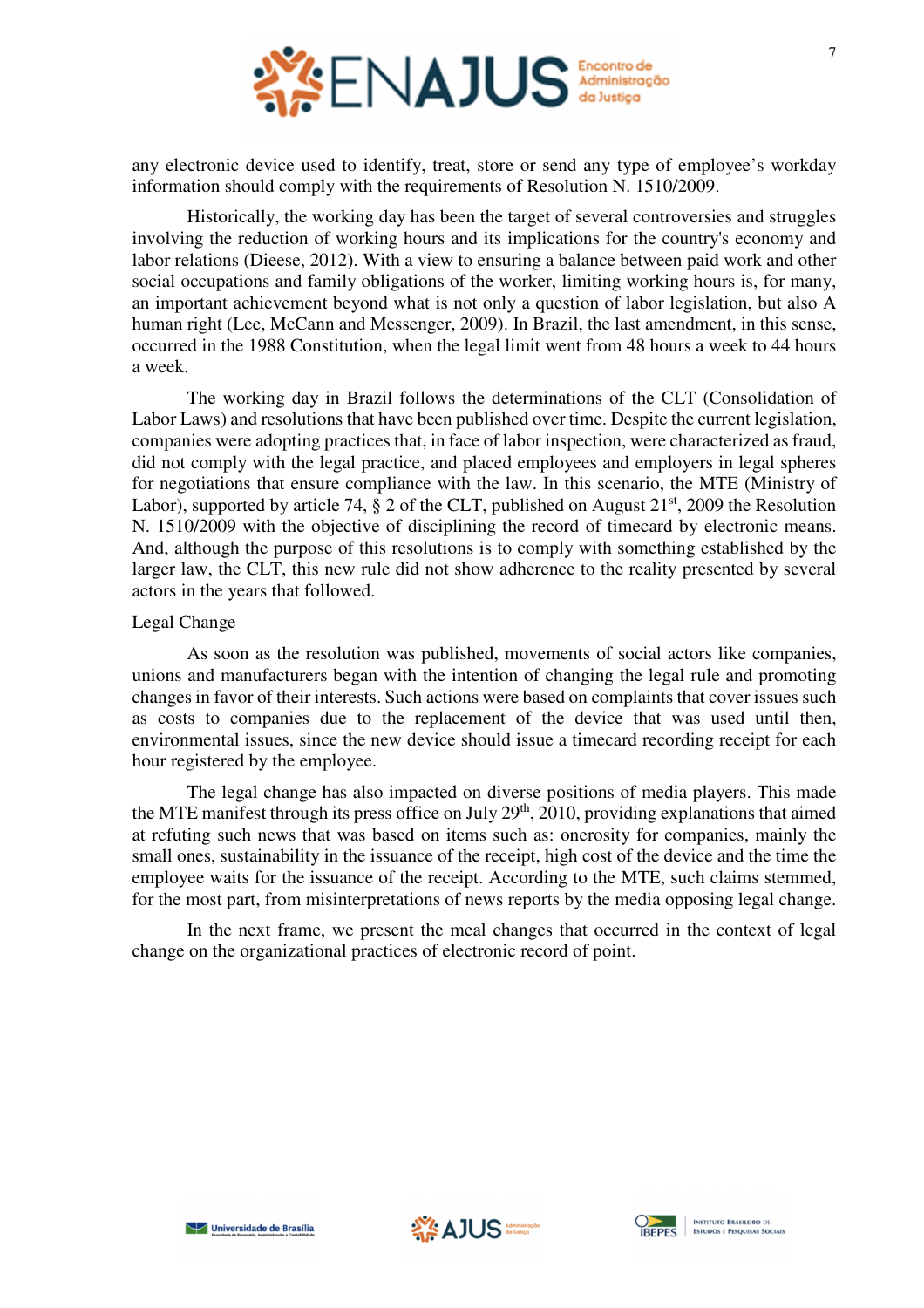

#### **Table 3:** Main legal frameworks

| <b>Source</b>  | <b>Milestone</b>                                                                                                                                               | 1943         | 1995         | <b>2009</b>    | 2010           | 2011           | 2012         | 2013           | 2014           | 2015           | 2016         | Total          |
|----------------|----------------------------------------------------------------------------------------------------------------------------------------------------------------|--------------|--------------|----------------|----------------|----------------|--------------|----------------|----------------|----------------|--------------|----------------|
| <b>CLT</b>     | Regulation of practice                                                                                                                                         |              |              |                |                |                |              |                |                |                |              | 1              |
|                | Complementation to practice regulation<br>New complementation to practice<br>regulation                                                                        |              | $\mathbf{1}$ | $\mathbf{1}$   |                |                |              |                |                |                |              | 1<br>1         |
|                | Accreditation of technical bodies                                                                                                                              |              |              | $\overline{2}$ | $\overline{2}$ |                |              |                |                |                |              | 4              |
|                | Changes in the legal rule                                                                                                                                      |              |              | $\mathbf{1}$   | $\mathbf{1}$   | $\overline{2}$ |              |                |                |                |              | 4              |
|                | Prorroga prazo de exigibilidade                                                                                                                                |              |              |                | $\mathbf{1}$   | 3              |              |                |                |                |              | 4              |
|                | Extension of time of enforceability                                                                                                                            |              |              |                | $\overline{2}$ |                |              |                |                |                |              | $\overline{2}$ |
|                | Complementation of the rule of law                                                                                                                             |              |              |                |                | $\mathbf{1}$   |              |                |                |                |              | 1              |
| <b>MTE</b>     | Flexibility of the legal rule (through<br>collective labor agreements)                                                                                         |              |              |                |                | $\mathbf{1}$   |              |                |                |                |              | 1              |
|                | Extension of time of enforceability                                                                                                                            |              |              |                |                | $\mathbf{1}$   |              |                |                |                |              |                |
|                | Insertion of INMETRO into the<br>certification process                                                                                                         |              |              |                |                | $\mathbf{1}$   |              |                |                |                |              | $\mathbf{1}$   |
|                | Extending the role of INMETRO in the<br>context of the legal rule (new role:<br>define specifications of the REP and<br>oversee the adequacy of organizations) |              |              |                |                |                | 1            |                |                |                |              | 1              |
|                | Opening of public dialogue for<br>alternatives to the device model assumed<br>as standard                                                                      |              |              |                |                |                |              | $\overline{2}$ |                |                |              | $\overline{2}$ |
|                | Change in the legal rule                                                                                                                                       |              |              |                |                | $\overline{2}$ |              |                |                |                |              | 2              |
|                | Organization of public consultations to<br>define specifications of the legal rule                                                                             |              |              |                |                | $\overline{2}$ | 1            |                |                |                |              | 3              |
| <b>INMETRO</b> | Publication of formal statements for<br>clarification on the legal rule                                                                                        |              |              |                |                |                | $\mathbf{1}$ |                |                |                |              | 1              |
|                | Redefinition of specifications for the<br>legal rule                                                                                                           |              |              |                |                |                |              | $\mathbf{1}$   |                |                |              | 1              |
|                | Conducting studies on alternative device<br>proposals                                                                                                          |              |              |                |                |                |              | $\mathbf{1}$   | $\mathbf{1}$   |                |              | $\overline{2}$ |
|                | Extension of time for manufacturing and<br>marketing of device                                                                                                 |              |              |                |                |                |              |                | $\mathbf{1}$   | $\mathbf{1}$   | $\mathbf{1}$ | 3              |
|                | Execution of tests for a new device<br>model                                                                                                                   |              |              |                |                |                |              |                |                | $\mathbf{1}$   |              | 1              |
| <b>Total</b>   |                                                                                                                                                                | $\mathbf{1}$ | 1            | 4              | 6              | 12             | 3            | 4              | $\overline{2}$ | $\overline{2}$ | 1            | 36             |

#### Source: Prepared by the authors.

In this scenario, the following social actors were visualized as active participants in the constitution of the field: institutes, associations, union federations, federations, confederations, software manufacturers, hardware and users themselves, companies that do not manufacture device regulated by Resolution N. 1.510, Ministry of Labor and Employment-MTE, Labor Ministry-MPT, Regional Labor Court-TRT, lawyers and researchers.

In addition, trade unionists representing the six largest trade union federations in the country, although favorable to the new resolution, have demanded that the new rule recognize the collective agreements signed between unions and companies regarding the working day, seeking the maintenance of some practices already adopted by the organizations. Thus, there



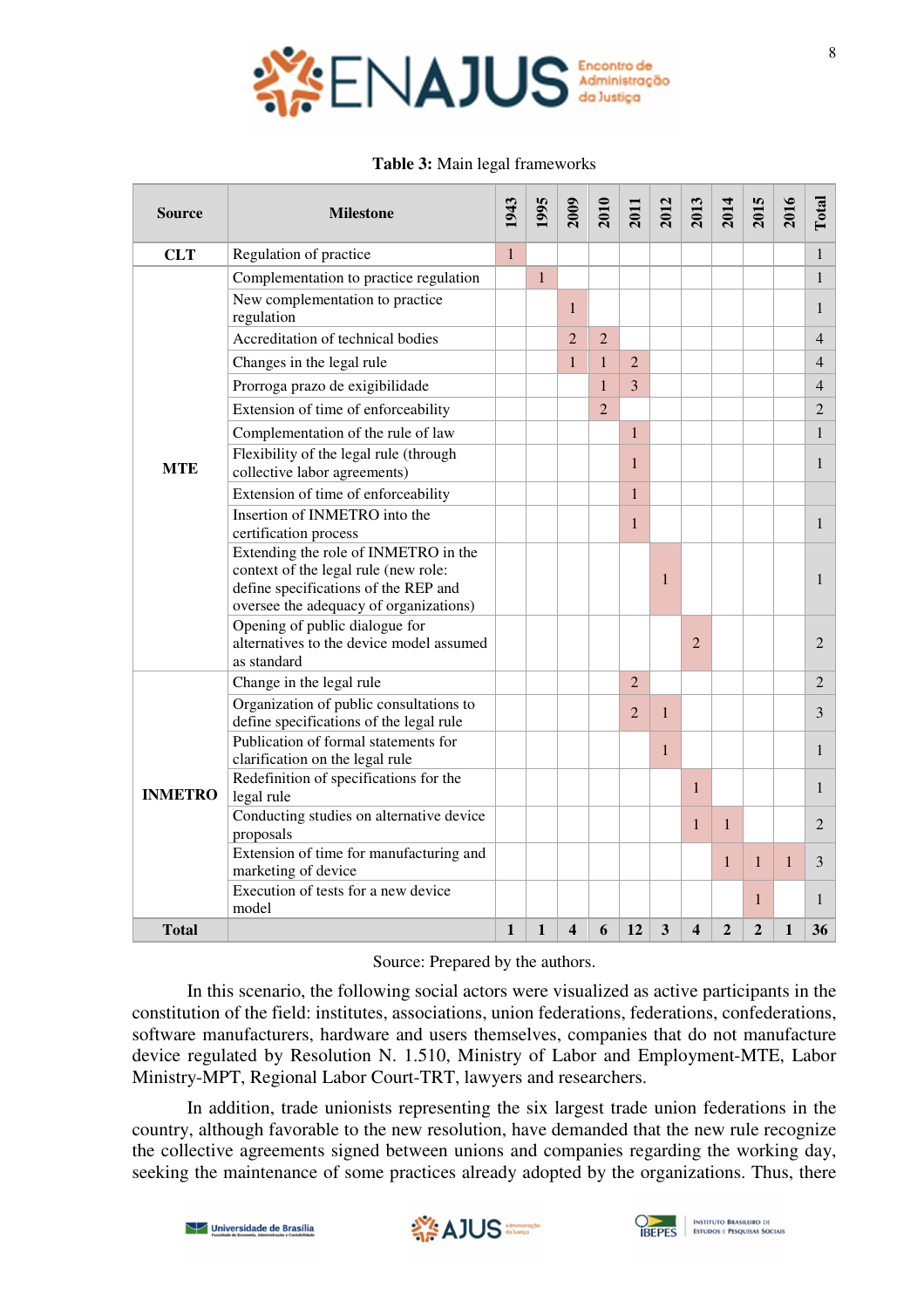

was a strong reaction from both employers 'and workers' unions, as well as from other social entities that emerged in the field, forcing the legal rule to be a kind of coupling with the practices of working day control considered adequate in the view of many social actors.

# Organizational Practices

In the organizational sphere, it was observed that several means of control of the working day, adopted by the companies, were consolidating, and in many cases, according to the possibilities and financial conditions. However, these methods were not always supported by the legal rule - which is evidenced by the speech of the social actors interviewed. For example, it was mentioned by respondent E2 that it was very difficult to gain access to employee journey data, and there was often no guarantee that the data were reliable. In the view of labor union representatives and employers at the regional, state or national level, one of the interviewees says that despite all the legislation of day-to-day control in Brazil, the forms of point registration have always been subject to fraud and exemplifies one of these Possibilities

In this sense, the interviewee E10 mentioned the entry of the electronic system, which also allowed fraud, and this was reportedly present in the advertisements of products on the internet. This was one of the main subsidies for studies that preceded the legal change. In the view of the interviewee E3, the practices adopted in the organizations were different from what was regulated in the law. He mentions that when working in a bank, the point controls were made by recording on paper, out of any device, and noncompliance with the legal rule was commonplace. The interviewee also comments on how the lack of registration also implied the registration of clearances that, in fact, did not happen. They were only registered for security in case of an inspection, but in fact, it was only in the register in manual means, in paper.

Another form of fraud was the british journey in which, according to the interviewee E3, the point was always registered at the same time, that is "... it seemed that every day people arrived at the same time and left At the same time. It stands to reason that no one does that, exactly eight hours, so it was recorded that way". This implied a gain of cause when the employee filed a lawsuit. Respondent E11 says that the normality of the fraud situation was assumed both by the organizations that use the electronic device and by the manufacturers and sellers in the process of publicly offering and publicizing the possibilities of changing the employee's journey provided by the configuration of the device.

Moreover, one of the interviewee from the financial sector mentions that the biggest problem of fraud was in the very management of companies when planning the activities to be performed by the employee. And, according to interviewee E9, it was very common for the employer to falsify the electronic record of the point, according to complaints filed in unions, the Ministry of Labor and the Regional Superintendence of Labor and Employment (SRTE). Many controversies between workers and employers.

## Debates to change the legal rule

The debates to adapt the legal rule, give meaning to the third clipping of the data that refers to the debates that emerged in the organizational field. The legal change of the electronic point record has resulted in several positions of social actors through the media, official communiqués, legal processes and social movements. At this moment, there was a strong reaction from both the employers' and labor unions and social entities that emerged in the field, forcing the legal rule to a kind of coupling with the practices of working day control considered adequate in the view of many social actors. It is worth noting the action of trade unionists representing the six largest trade union federations of the country (CUT, CTB, CGT, NCST,





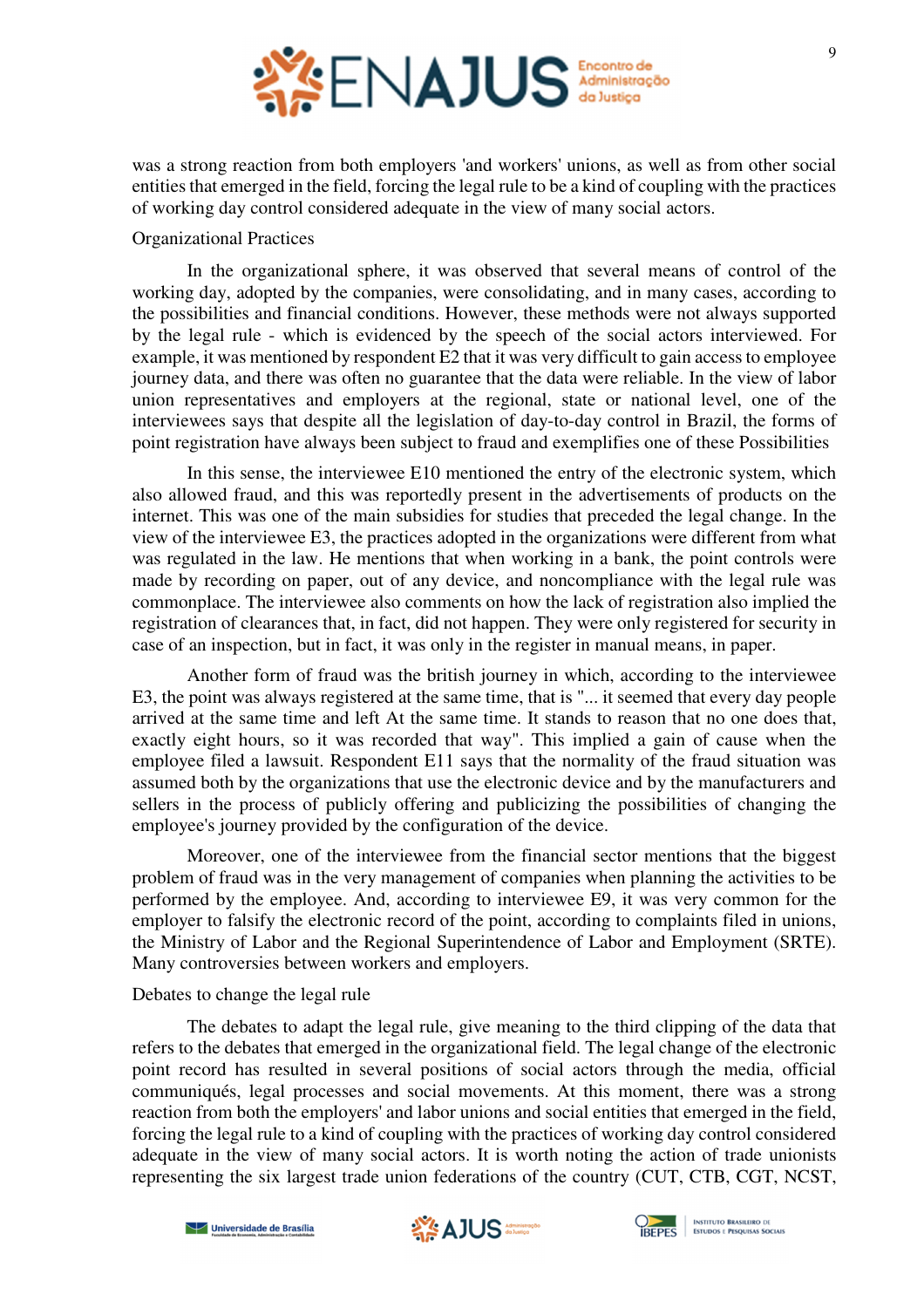

UGT), which, despite being in favor of the new resolution, demanded that the new rule should recognize collective agreements signed between trade unions and companies related to the working day, thus seeking the maintenance of some practices already adopted by the organizations, seen as achievements obtained by employees over time. Also noteworthy are the participation of manufacturers of device for the electronic registration of points and associations, with the intention of weakening the legal proposal and directing it to a model that adheres to the interests of social actors. The debates presented circulated around the themes presented in the following figure:

| <b>Figure 1:</b> Main debates |  |  |  |
|-------------------------------|--|--|--|
|-------------------------------|--|--|--|

| <b>Structure of the</b><br>legal rule                                                                                                                                                                                                                                | <b>Point voucher</b>                                                                                                                                | <b>Devices</b>                                                                                                                                                                 | <b>Conflict of</b><br><b>Practice</b>                                                              | <b>Employee</b><br>resilience                                                |
|----------------------------------------------------------------------------------------------------------------------------------------------------------------------------------------------------------------------------------------------------------------------|-----------------------------------------------------------------------------------------------------------------------------------------------------|--------------------------------------------------------------------------------------------------------------------------------------------------------------------------------|----------------------------------------------------------------------------------------------------|------------------------------------------------------------------------------|
| • Elaboration and<br>sudden<br>publication<br>• Legal device<br>used (legal<br>uncertainty)<br>• Interpretation of<br>the legal rule<br>(ambiguities)<br>• Changes from the<br>beginning of<br>validity<br>• Scope of the rule<br>of law<br>• Inspection<br>routines | • Time spent<br>• Information<br>security<br>• Bilateral<br>information<br>• Reversal of the<br>burden of proof<br>• Environmental<br><i>issues</i> | $\cdot$ Cost<br>• Unique model<br>• Unavailability in<br>the market<br>• Possible violation<br>• Elimination of<br>locks<br>• Single ownership<br>(no possibility of<br>reuse) | • Systems in use<br>by companies<br>(recent update)<br>$\cdot$ Current<br>collective<br>agreements | • Queue time to<br>record the point<br>• Save the<br>registration<br>voucher |

Fonte: Elaborado pelos autores.

Since the appearance of Resolution N. 1.510, it has been observed that the legal environment constituted brought restrictions to the actions of the organizations in general, but, on the other hand, over time, the organizations also issued their interpretations of the new legal norm and participated actively in the construction of an thematic organizational field in a recursive way, that will be presented in the next section.

## Organizational field formation

This constitution of the field was visualized from the interviewed social actors who participated in an arena of debates in which rules and practices were impacted in the process of legal change. From the table of social actors interviewed and the mentions that linked them, perceived during the interviews, a network chart was elaborated considering questions such as: who were the actors interviewed, who these actors indicated as a participant in the field and whom the actors interviewed more quoted in their lines.





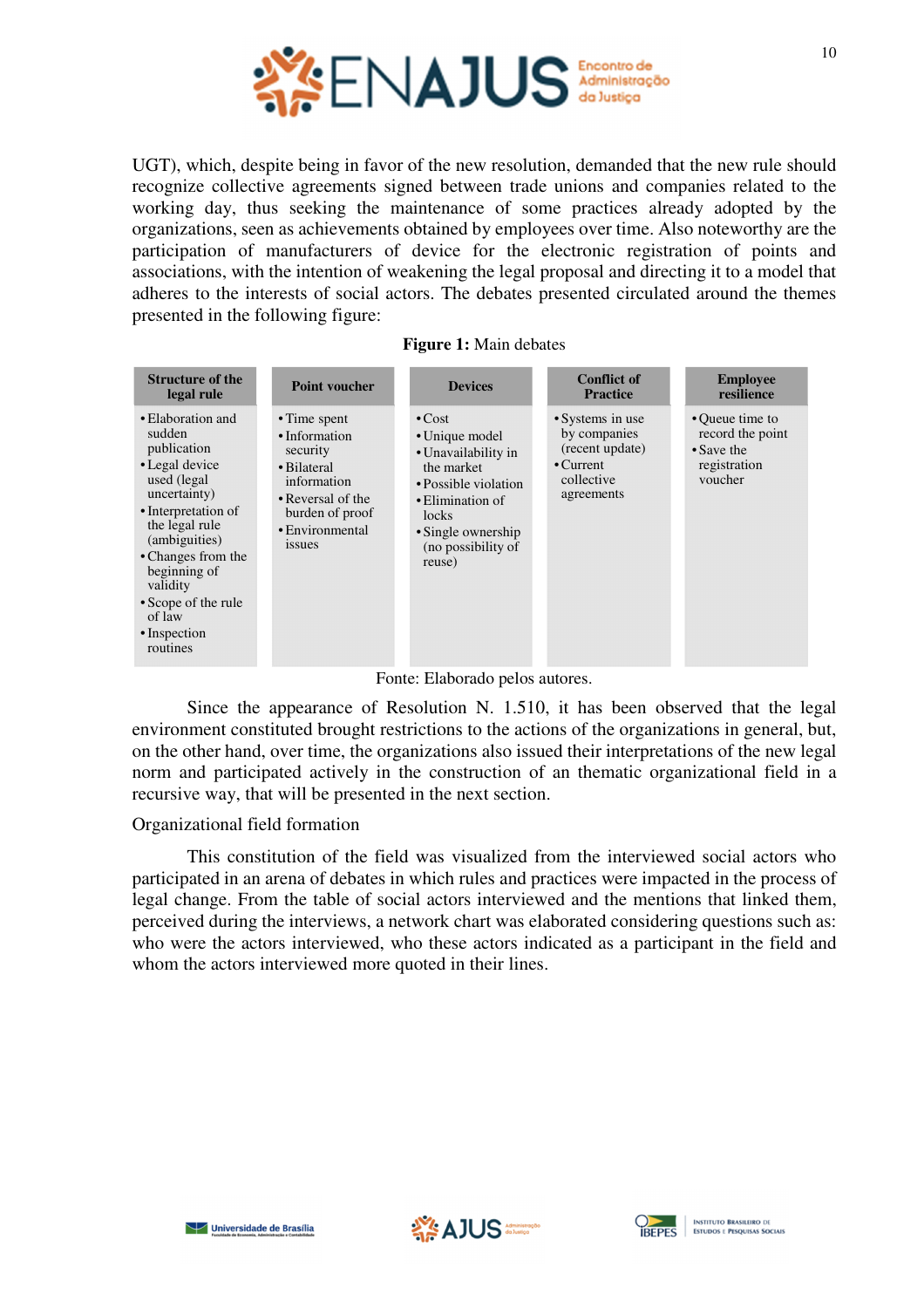



**Figure 2:** Organizational field of electronic point record

Source: Prepared by the authors.

It was observed that some social actors occupy central places and participate in the debate in favor or disfavor of the legal rule, among which stand out: the MTE, as legislative body that fomented the legal change; the INMETRO, like technical organ that participated in the definition of the conformity of the legal rule and also acted as supervisory organ; the trade union centrals, such as CNI, CUT and UGT, which, due to their centrality and union representation, gave persistent and continuous force to the debates. Secondly, we observe device manufacturers and associations relating, sometimes in a more isolated, but keeping the debate high, once they were large impacted by legal change and its main way of acting was by legal actions for revocation or relaxation of the Resolution N. 1.510/2009.

#### **Findings**

The context of Addendum N. 1510/2009, according to the research, allows a characterization of institutional analysis of the field and of the social actors related to it and who participate in institutional change. Faced with a notion of the legality of decoupled timecard electronic recording devices that was provided for in the legal rule, Resolution N. 1510/2009, restrictions on the actions of organizations in general, but, on the other hand, over time organizations issued their interpretations of the new legal norm and actively participated in the construction of this environment, forming a framework of recursion in this analyzed process.

The action of social actors to legal compliance was seized from the three scenarios. The first is the publication of Addendum N. 1.510 in 2009, in a context of fraud, perceived by the MTE as detrimental to the health of the worker, the payment of the appropriate charges and also the reduction of the possibilities of new jobs, due to conceal overtime. In this frame, the legal rule came suddenly to regulation at the national level and without considering, in its formulation and publication, the participation of relevant social actors who would suffer much of the impact of the change.



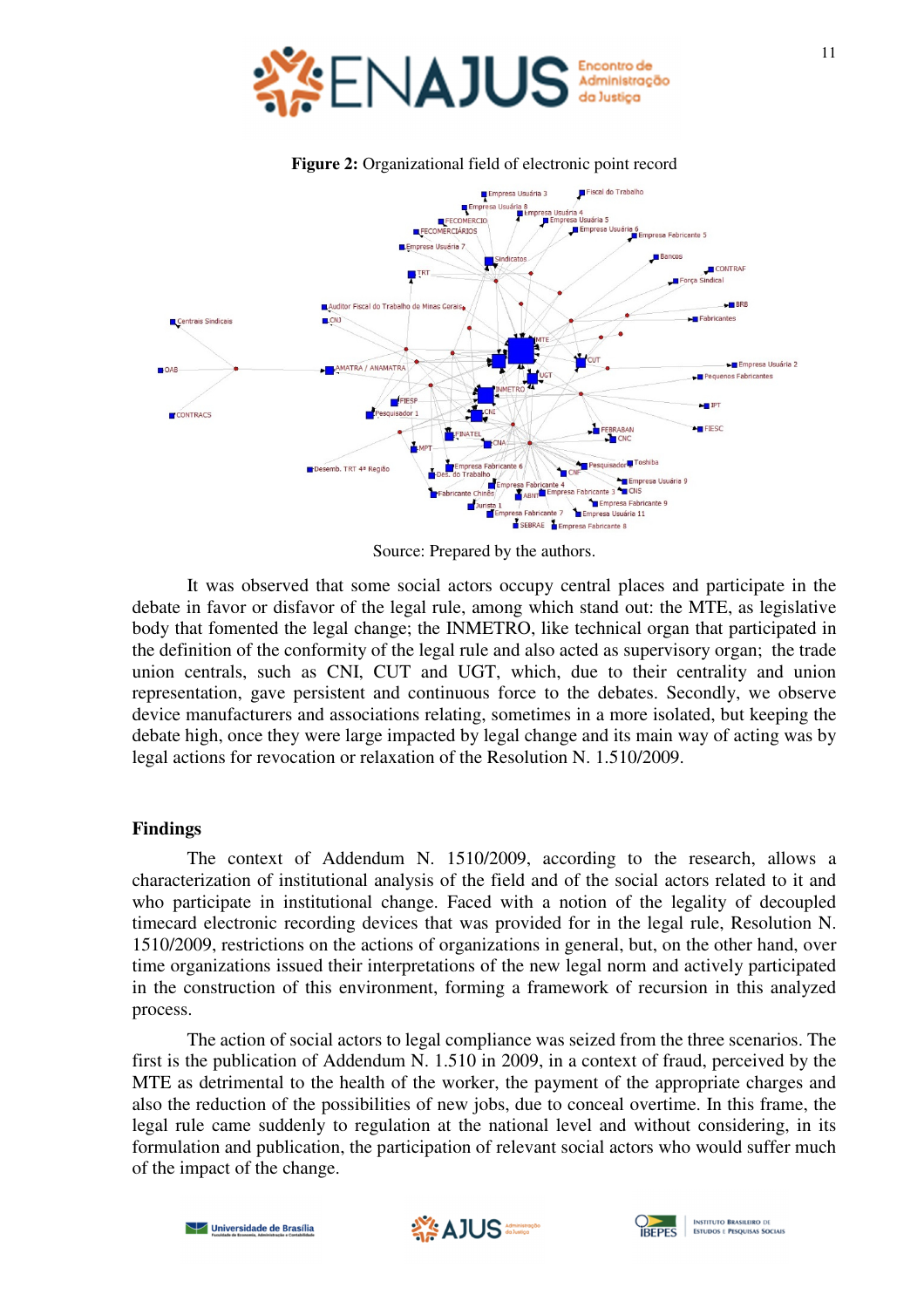

The second scenario of this research was visualized when the Resolution N. 373/2011 was published, seen as a solution to the environment of conflicts that followed the publication of Resolution N. 1.510. From this new rule, companies started to have the possibility of adopting alternative systems of working day control, provided that these systems were agreed and validated in a collective bargaining agreement, did not allow the restriction of point marking, automatic marking or require prior authorization to mark over day.

Other answer to the social actors, from the publication of Resolution N. 373/2011, it was the creation of tripartite working group. From then on, a channel of dialogue between legislative actors and legislated actors was characterized with the objective of to improve the current legal rule. Through this group, the social actors began to have more voice in the legal process and, thus, participated more actively in the social construction of legal environment.

The debates in organizational and legal spheres was impacted by institutional changes in an evolutionary way (Campbeel, 2004) and it was possible to identify some organizational responses in the field. On the one hand, the search for compliance with the legal rule established by Resolution N. 1.510, on the other hand resistance to the new legal rule, manifested mainly by the impetration of lawsuits. In parallel, it was observed a promotion of collective debates with a view to achieving greater flexibility in the legal rule; this culminated in the publication of a new resolution, to 373/2011, which partially relaxed the first resolution. Finally, we highlight the change in organizational practices of working day control for manual and mechanical systems, leaving the surveillance radar of the legal rule. These behaviors implied on a rational choice of social actors who, when considering the application of the law in the light of their own interests and understandings, accepted the legal rule insofar as it improved its organizational processes and results.

Finally, the third scenario in this research it was the insertion of INMETRO, almost two years after the publication of Resolution N. 1.510, as the body responsible for developing and implementing REP conformity assessments, according to a technical cooperation agreement signed in 2011. In this way, INMETRO began issuing resolutions for public consultations and approval of the specifications of the conformity assessment requirements for REP and the technical quality regulation for REP.

The organizations sought to generate stability in the environment by using means that would result in adequacy of the legal rule in the interests of relevant social actors. The debates strength impacted on changes in the course foreseen for the legal rule, since observed in the interviews and documentary analysis, the legal rule went through five extensions and the MTE itself constantly reinforced, through official publications, the importance of the legal rule and the justifications for the postponements. In addition, the possibilities for interpreting legal rule text placed spaces of conflict between employers, manufacturers, certifiers, the legislature and impacted on fees for them. Legal ambiguity fostered interpretations that allowed actors to apply the law differently from each other and from what was envisaged by the legislator (Mahoney & Thelen, 2010) through endogenous mechanisms (Edelman, Uggen & Erlanger, 1999).

The changes that occurred in the organizational field of electronic registration signaled the need for legitimacy of change and related aspects. Organizational actors pointed to several shortcomings in the elaboration of technical specifications and possibilities of interpretation of the law. With this, they affirmed that the MTE did not possess the technical knowledge that made possible to describe a rule suitable and understandable by the manufacturers and users, in a symmetrical way. The active participation of social actors on the construction of legality was evidenced on legal changes also through a process of contesting the legitimacy of the legal rule



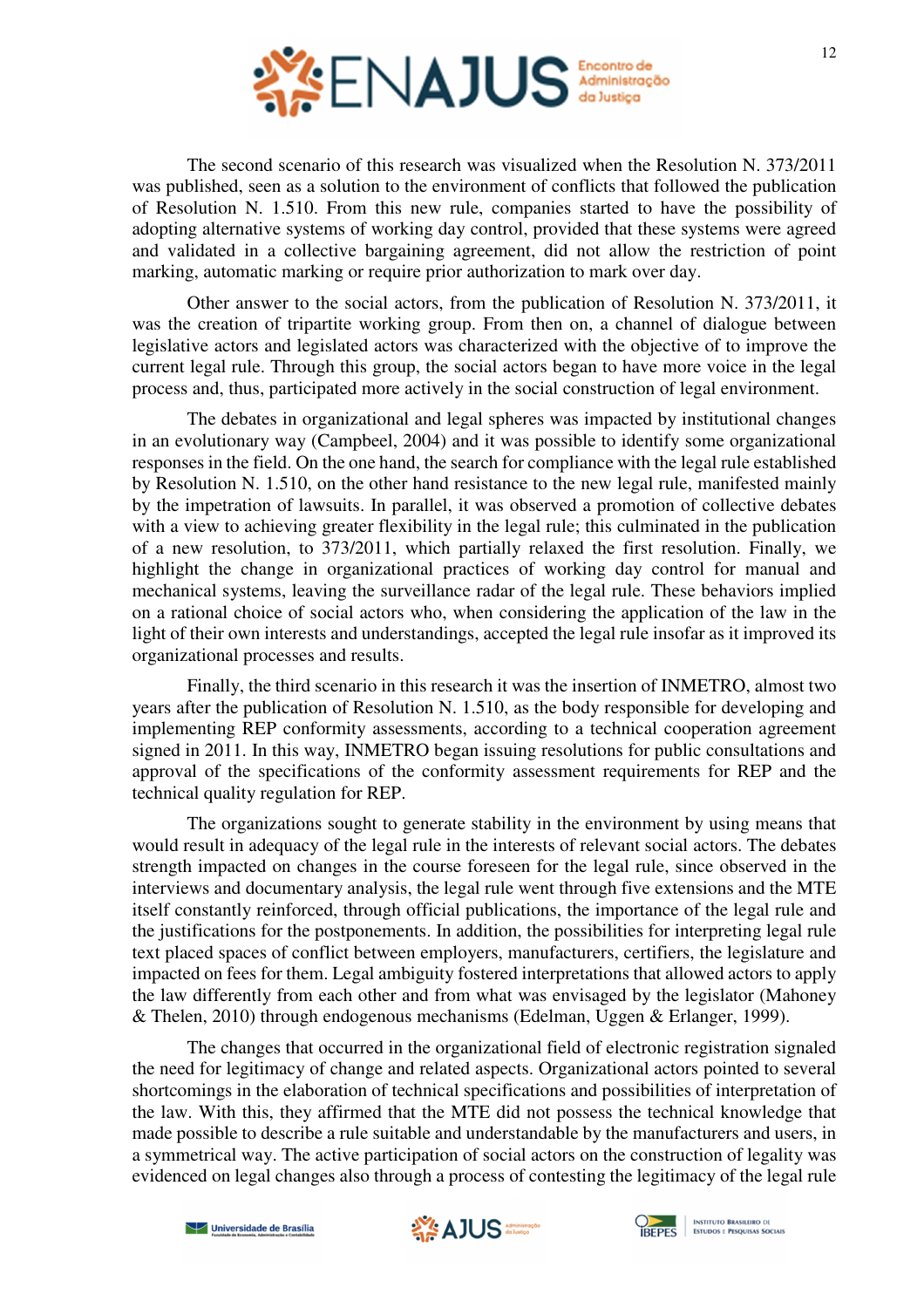

in the following ways: (i) the actor, in this case the MTE, while practitioner of the formal act; (ii) of the legal instrument, in the case a resolution, used for publication and implementation of the legal rule; (iii) and of the content, described for understanding and use, by the social actors, which became effective as of Resolution N. 1510/2009.

In the context studied, some mechanisms have been identified that characterize the legal change related to legal downgrade, legal empowerment and enforcement transferring, detailed in the following. The legal downgrade, or the deliberation to the MTE to regulate the organizational practice, it was une delegation fomented discussions on the role of the MTE, as a body belonging to the executive branch. According to the interviews, a law change should emanate from executive branch bodies, which would include a more rigorous analysis of the possible social impacts and the voting of representatives from different sectors of society.

In the mechanism of legal empowerment, observed in the process of power transfer to definitions by legal rule to INMETRO. This change was one of the answers of the social actors of the legal field to the questions to the legitimacy of the MTE in elaborating such regulation. The changes lead to a new legality nexus, since INMETRO allowed the legal rule to be described more closely to the needs of the organizational actors. In addition, the new body began to consider the public consultation stage to redefine technical specifications, creating a new legality of electronic point.

And, as a third mechanism, the enforcement transferring has been identified from the responsibility assigned to INMETRO to oversee the compliance of organizations with the legal rule. The role of this body in the process of legal change was strengthened by Resolution N. 101/2012, at which time the MTE delegated to INMETRO not only the creation of the technical specifications for evaluation and compliance, but also the supervision of compliance with these specifications. Thus, it is now possible to have a certification standard of Brazilian device possible from two models: the device regulated by the MTE and the device regulated by INMETRO, since the latter does not invalidate the first one. This is a process still contested by the social actors, as the legal rule underwent drastic changes during its course, causing legal insecurity for all. It is noted that what was valid at the beginning of the period under analysis, in addition to no longer valid in 2016 and have changes of the body responsible for legislation, the CLT delegates responsibility to the MTE, which delegates it to INMETRO. The latter invalidates the specifications of the MTE and then cancels the invalidations, and so on.

#### **Considerations**

In this paper we analyze the changes in labor rules in Brazil as a co-constructed process of distributed action. Specifically, we focus on the regulatory changes on the use of electronic devices for controlling working hours. We approach the construction of the law as a dynamic process of collective engagement that brings together the overlapping of three exchange fields (organizations, law, and labor workers) around the common issue-field of working-hours control.

More specifically, we analyze how social demands for more flexibility at work interact with the emergence of new technology for recording working-time, and courts' interest in establishing new legislation for labor relations in Brazil to constitute a new issue-field around the electronic control of working-hours. The emergence of this field sets the stage for interaction and collective engagement of producers of technological devices for controlling





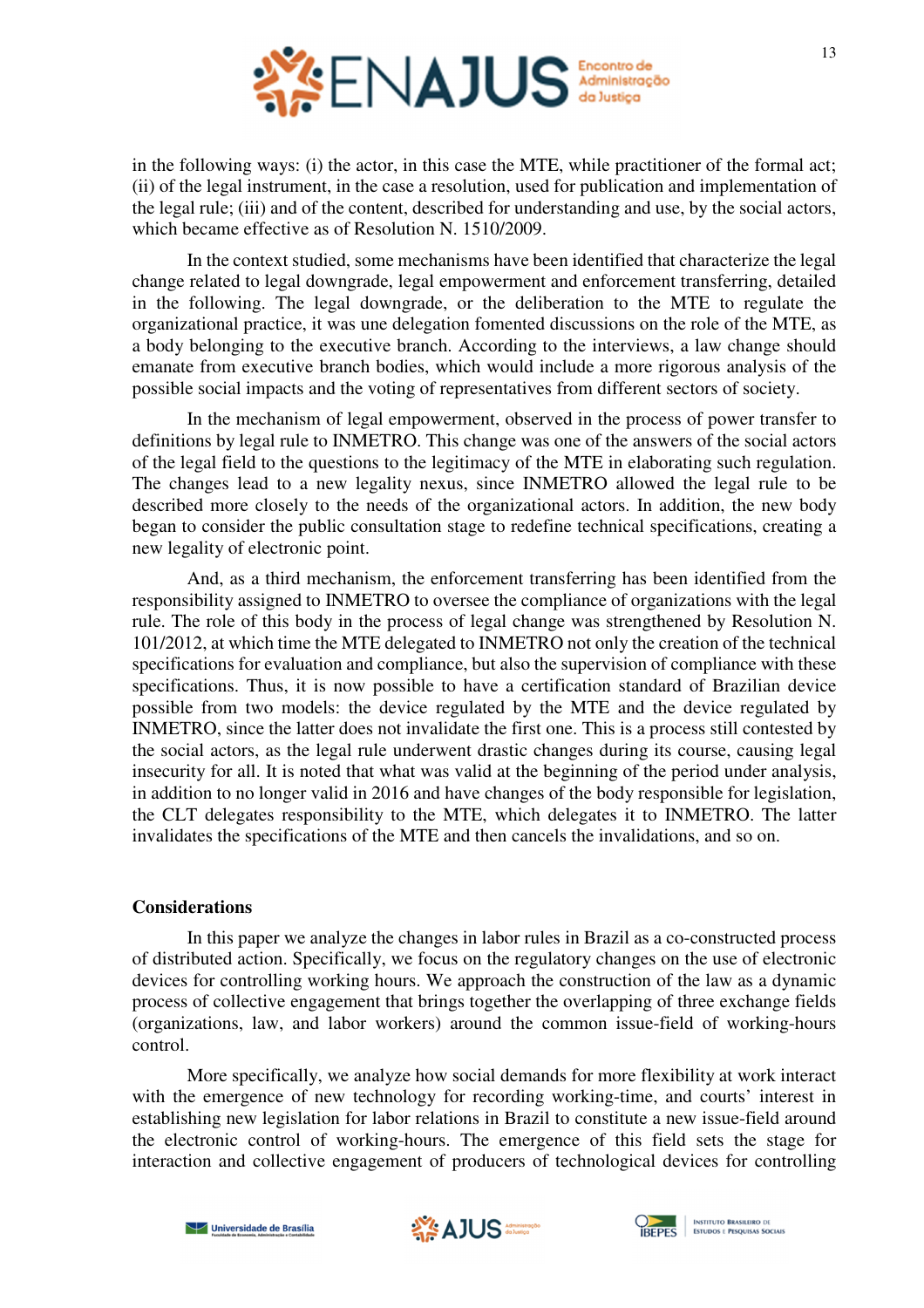

working hours, corporate owners and managers, lawyers and the courts, as well as unions and the labor force in defining the means for the law-in-books and law-in-practice.

These changes brought about by collective action established new obligations to employers, employees, and labor inspectors as well as new practices for recording and controlling daily worked hours and were associated to changes in organizational systems and conceptions ensuring the inviolability and standardization of information and promoting the reduction of frauds and litigations.

The constitutive view of legal environment consider law as an institution that emerges from the interaction with organizations and is implemented by social actors trough process of interpretation and meaning that lead to the construction of legality. Spaces of legal ambiguity favor endogenous legal change, which allow organizations that seek public legitimacy to respond and co-construct the legal environment.

The analysis shows that the construction of legal endogeneity works through a legality nexus that brings together interested actors into a temporary field formed around a common issue. In this field, the various social actors actively engage in establishing positions and assuming different roles, as well as promulgating understandings about the legal reality and the issue at hand in the elaboration, implementation, and enforcement phases of the social construction of the law.

We identify three mechanisms involved in the structuration of the legality nexus: (i) legal downgrade, by authorizing legal mandate to formal acts not presumed to have wide juridical effects, (ii) legal empowerment, by attributing legislative competence to technical agencies, and (iii) enforcement outsourcing, by transferring to third parties the responsibility to validate legal compliance.

## **Referências**

BARDIN, L. **Análise de Conteúdo**. 4. ed. Lisboa: Edições 70, 2010.

CAMPBELL, J. L. **Institutional Change and Globalization.** Princeton: Princeton University Press, 2004.

DIEESE, D. I. D. E. E. E. S.-. **A situação do trabalho no brasil na primeira década dos anos 2000**. São Paulo: DIEESE, 2012.

DIMAGGIO, Paul J.; POWELL, Walter W. The Iron Cage Revisited: Institutional Isomorphism and Collective Rationality in Organizational Fields. **American Sociological Review.** Volume 48, nº 2, pages 147 to 160, April, 1983.

DUARTE, R. Entrevistas em pesquisas qualitativas. **Educar**, Curitiba, n. 24, p. 213-225, 2004.

EDELMAN, L. B., LEACHMAN, G., & MCADAM, D. (2010). On law, organizations, and social movements. *Annual Review of Law and Social Science, 6*, pp. 653-685.

EDELMAN, L. B.; SUCHMAN, M. C. The Legal Environments of organizations. **Annual Review of Sociology**, 23. 479-515, 1997.

EDELMAN, L. B.; UGGEN, C.; ERLANGER, H. S. The Endogeneity of Legal Regulation: Grievance Procedures as Rational Myth. **American Journal of Sociology**, v. 105, n. 2, p. 406- 454, 1999.